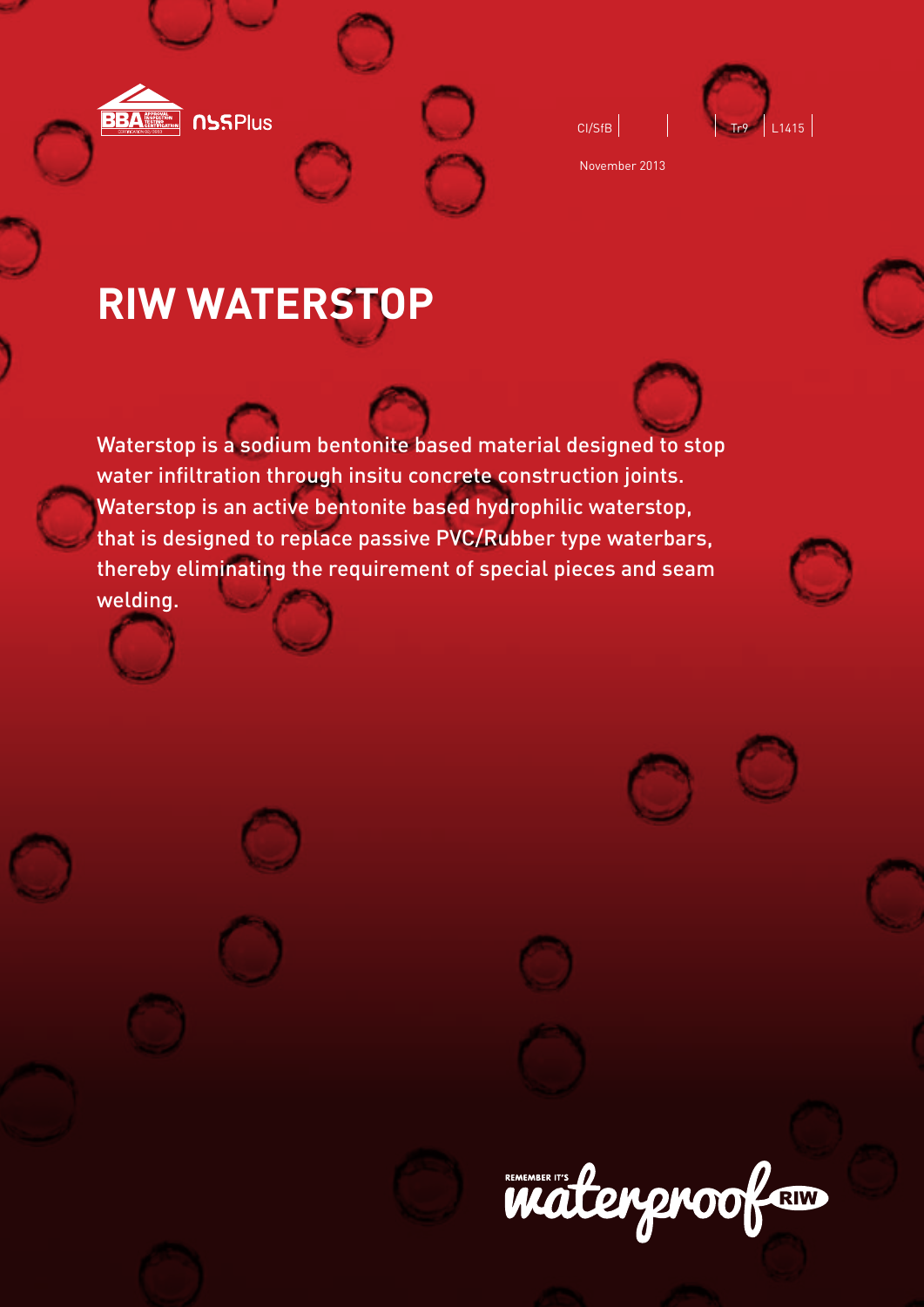# **RIW WATERSTOP**

# **TYPICAL USES**

Waterstop swells when in contact with water, forming an impermeable barrier. This swelling property allows the Waterstop to form a permanent pressure seal within the concrete joint, thus eliminating water migration over or along the waterstop.

Waterstop is designed for structural concrete, however the product requires a minimum of 75mm concrete cover to all sides. Waterstop should only be used in applications where the product is completely encapsulated within the concrete; see Detail.

When designing Type A structures (as classified in BS 8102: 2009), the product is used in construction joints in reinforced concrete, as part of the Structureseal system.

When designing Type B structures (as classified in BS 8102: 2009), the product is used in construction joints within the reinforced concrete structure.

Applications include both vertical and horizontal non-moving concrete construction joints, new to existing concrete construction, irregular surfaces, and as a puddle flange around through-wall service penetrations.

The key to the products effectiveness is its 75% sodium bentonite content, which provides superior expansion, to seal and fill voids and cracks within the concrete.

Waterstop is not designed, nor intended to function, as an expansion joint sealant.

# **DURABILITY**

Waterstop, when fully protected and when subjected to normal service conditions, will provide an effective barrier to the transmission of liquid water through construction joints, for the life of the building in which it has been incorporated.

Waterstop has been successfully tested by independent testing firms, to over 70m of hydrostatic water pressure, under both continuous immersion and wet/dry cycling.

Waterstop should not be pre-hydrated, by being subjected to submersion or remain in contact with water, prior to concrete placement. The product is engineered for temporary protection from inclement weather, however if it exhibits considerable swell, prior to confinement in the joint, it must be replaced with new material.

# **SPECIFICATION**

E40 – Designed Joints in Insitu Concrete in accordance with NBS Clause 320.

Please consult RIW for further information.

# **INDEPENDENT AUTHORITY**

Waterstop has been awarded British Board of Agrément Certificate No. 02/3953 covering its use as a waterbar in reinforced concrete construction joints.

# **ANCILLARY PRODUCTS**

Structureseal: a sodium bentonite waterproofing system, encapsulated between geotextile fabrics. The system forms a strong mechanical bond to concrete poured against it. See separate data sheet.

## **CONSTRUCTION**

#### **GENERAL**

All construction should conform to the Building Regulations, Codes of Practice and British Standards in current use at the time the building is being constructed. In particular it is recommended that reference is made to BS 8102: 2009.

#### PREPARATION

Surface Preparation: Construction joint surfaces should be clean and free of standing water. Loose/flaking concrete or laitance should be removed by suitable means, (scabbling, brushing, jet-washing etc). Forming of rebates/chases is not required.

Surface Preparation: Construction joint surfaces should be clean and free of standing water. Loose/flaking concrete or laitance should be removed by suitable means, (scabbling, brushing, jet-washing etc). Forming of rebates/chases is not required.

#### APPLICATION

Waterstop is manufactured in light-weight, flexible coils that are easily installed in hot or cold weather conditions, by a single worker.

The product is not a self–adhesive material, and therefore Mesh is required to secure the product to concrete surfaces. For advice on fixing to metal surfaces, please contact the Technical Department.